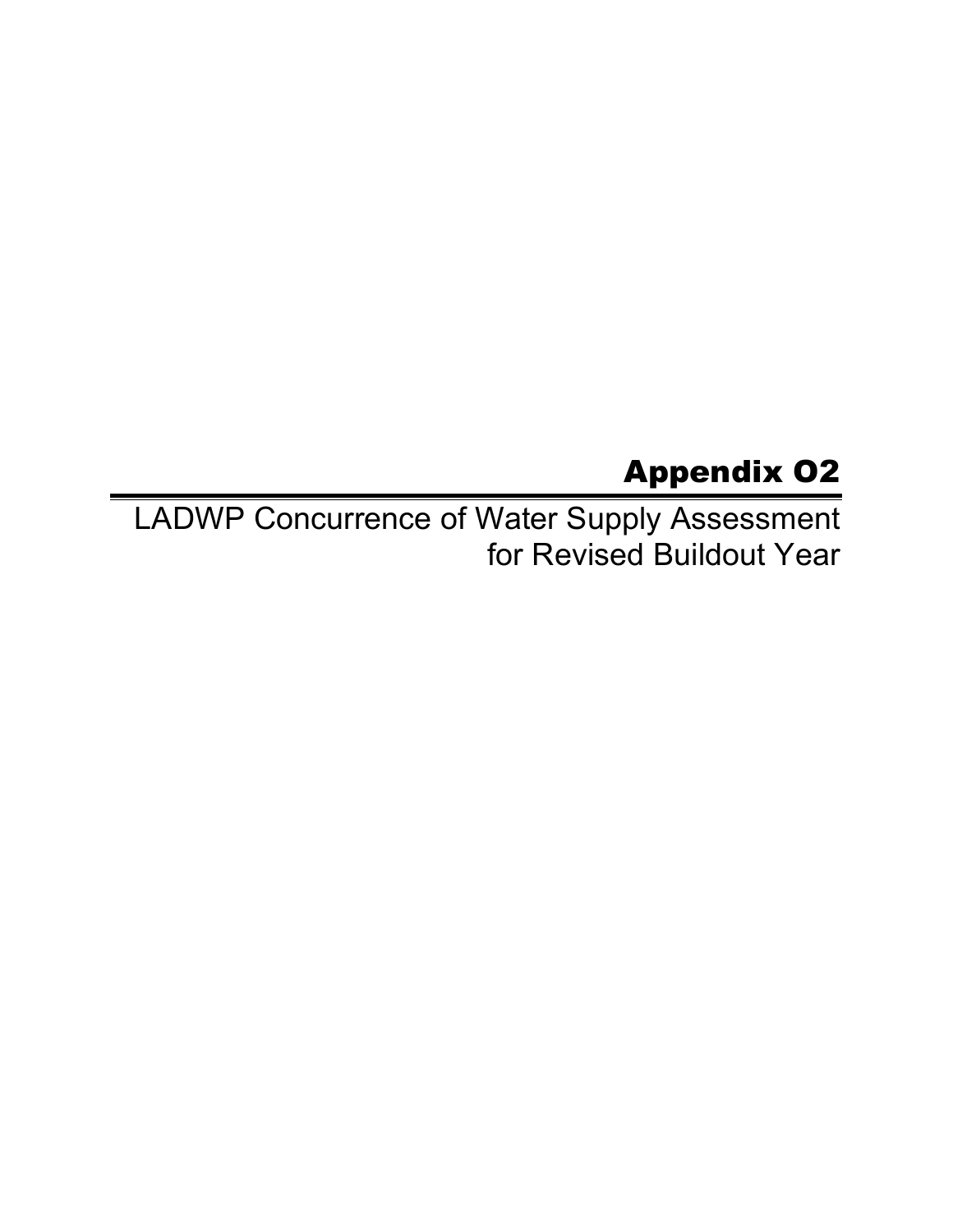

**Robert Keatinge <[robert.keatinge@lacity.org](mailto:robert.keatinge@lacity.org)>**

## **WSA: 4th & Hewitt Project (ENV-2017-470-EIR)**

**Tcharssov, Andrei** [<Andrei.Tcharssov@ladwp.com](mailto:Andrei.Tcharssov@ladwp.com)> Fri, Dec 10, 2021 at 7:09 AM To: Robert Keatinge <[robert.keatinge@lacity.org>](mailto:robert.keatinge@lacity.org) Cc: Courtney Shum <[courtney.shum@lacity.org>](mailto:courtney.shum@lacity.org), "Kim, Theresa" [<Theresa.Kim@ladwp.com](mailto:Theresa.Kim@ladwp.com)>

Robert,

I am confirming to you that based on your description below a revised Water Supply Assessment is not required. Thanks.

**From:** Robert Keatinge [<robert.keatinge@lacity.org>](mailto:robert.keatinge@lacity.org) **Sent:** Thursday, December 2, 2021 5:32 PM **To:** Tcharssov, Andrei [<Andrei.Tcharssov@ladwp.com](mailto:Andrei.Tcharssov@ladwp.com)> **Cc:** Courtney Shum [<courtney.shum@lacity.org>](mailto:courtney.shum@lacity.org) **Subject:** [EXTERNAL] WSA: 4th & Hewitt Project (ENV-2017-470-EIR)

 EXTERNAL EMAIL! This email was generated from a non-LADWP address. If any links exist, do not click/open on them unless you are 100% certain of the associated site or source. ALWAYS hover over the link to preview the actual URL/site and confirm its legitimacy.

Hi Andrei,

I'm writing to request your confirmation that the revised buildout completion year of 2025 from 2023 for the 4th & Hewitt Project is within DWP's projections for water demand and therefore does not necessitate a revised Water Supply Assessment.

Thank you,

Robert

--

**Robert Keatinge**

Preferred Pronouns: He, His, Him

 Planning Assistant  **Los Angeles City Planning**

221 N. [Figueroa](https://www.google.com/maps/search/221+N.+Figueroa+St.,+Room+1350+%0D%0A+%0D%0A+Los+Angeles,+CA+90012?entry=gmail&source=g) St., Room 1350